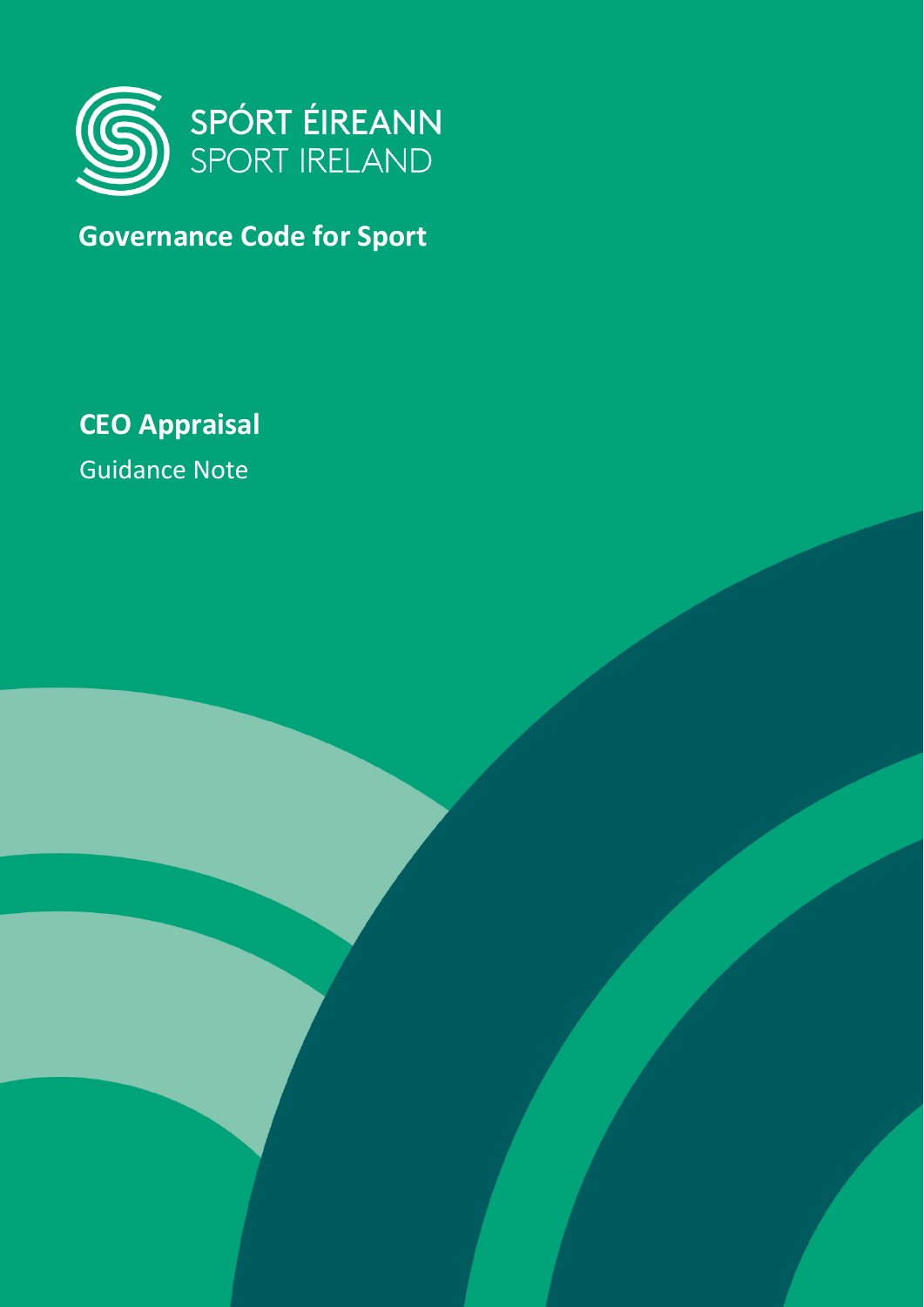

## **Disclaimer**

Sport Ireland is making available a range of resources including guidance notes, policy documents and templates for selected areas aligned to the Governance Code for Sport which will support sport organisations, boards, management and staff in the development of relevant governance processes and procedures particular to their own organisation.

For the avoidance of doubt, the final decision on the nature, type, extent and format of approved governance policies, procedures and processes for each organisation is a matter for the board / highest governing structure of the organisation and the resources and material provided may assist the approval process.

This document is not, nor is it intended to be, a definitive statement of the law and it does not constitute legal advice. This document is not a substitute for professional advice from an appropriately qualified source and it is recommended that sport organisations consult their governing document or obtain their own independent legal advice where necessary. Sport Ireland does not accept any responsibility or liability for any errors, inaccuracies or omissions in this document.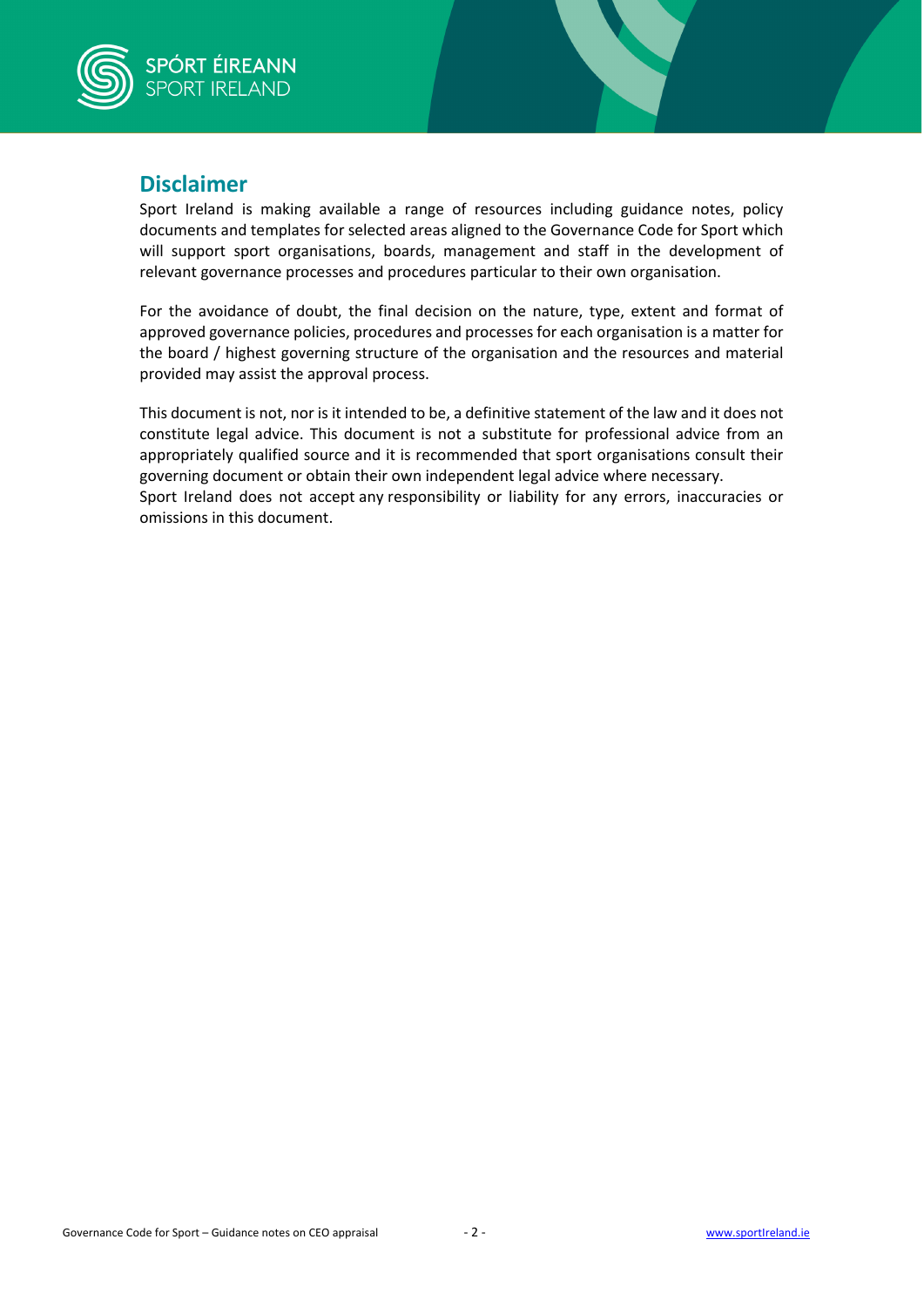### **Introduction**

Principle 1 of the Governance Code for Sport, leading our organisation, sets out a range of obligations for those in governance and leadership positions in relation to strategy, planning and accountability for performance. The role of the board is to set the tone, provide leadership and direction, agree on the strategy and implement effective oversight and implementation of the priorities and objectives, ensuring a good control environment as part of the internal control system and embed and sustain an effective risk management system which ensures the threats and exposures are assessed and addressed, and the opportunities are exploited.

The role of the CEO and executive is to support the implementation of strategic priorities and objectives and, as part of the holding to account process, to regularly provide performance reports and details of achievements and overall progress. This allows the board to carry out a key role of monitoring and evaluation.

The code also emphasises the need to establish formal arrangements for the supervision and development of the CEO, incorporating a yearly or twice-yearly appraisal. This process should also include setting and agreeing performance expectations and the reporting to the board. The code also emphasises the importance of a schedule of matters reserved for the board, and this provides clarity on the level and extent of delegations that operate and specifically the level of authority of the CEO for the effective functioning of the organisation both operationally and strategically.

In acknowledging that the contract of employment and related terms and conditions will have within it specific areas relating to performance appraisal, the purpose of this discussion paper is to provide some additional information and explanations on the importance of instituting an effective and appropriate performance management system for the CEO.

#### **Benefits**

The board in delivering on its leadership, direction and control role, will entrust key responsibilities to the CEO within the guidelines, direction and instructions agreed by the board. The schedule of matters and other governance policy and protocols help distinguish the various responsibilities and actions of the board, committees and the CEO, as lead senior executive.

The benefits of the CEO performance management system include: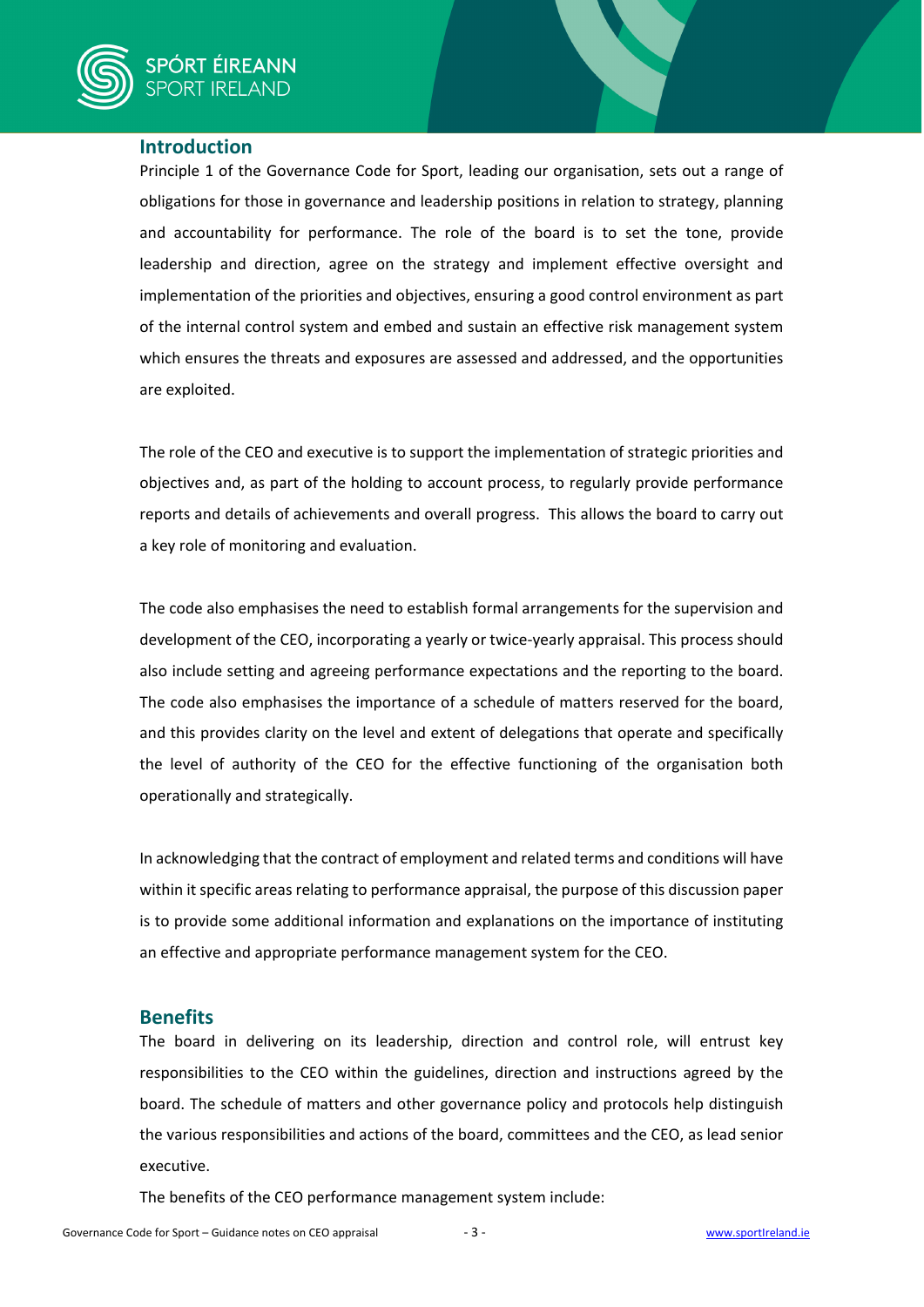

- Providing clarity on roles and responsibilities and performance expectations
- Aligning the strategic direction and cultural tone set by the board with the CEO's performance obligations
- Assure the board that legal, regulatory and governance obligations are being delivered
- Foster professional and effective working relationships and collaboration between the board, board members and the CEO and the wider executive.
- Emphasise the nature and extent of the holding to account arrangements linked to performance and delivery
- Identify potential gaps and support the personal and professional development of the CEO
- Provide an early warning system for possible issues or problems that may be occurring and allow for remedial action to be put in place.

The process also facilitates decisions on the overall remuneration package and acts as a basis for dialogue on any revisions to the package.

Given the centrality of the CEO and executives in delivering on the strategy and priorities, It is a core responsibility of the board to ensure that there is a performance management system in place to track, monitor and oversee delivery and achievements at an organisation level and similarly that there is a performance management process and appraisal system in place for the CEO where expectations and accomplishments are routinely considered.

The need to establish and agree on expectations is crucial to the appraisal process. A range of narratives can be used which seek to outline delivery obligations or envisaged accomplishments and these can include key results areas (KRAs) or key performance areas (KPAs).The KRAs or KPAs can be agreed to cover areas such as; leadership and management; working with the board; strategy; financial performance; human resource management; media relations; communications as well as personal attributes and qualities.

#### **Principles**

In the performance management and appraisal process for the CEO, there are some key principles that need to underpin the process, and these build on the points made earlier. The key principles include the following: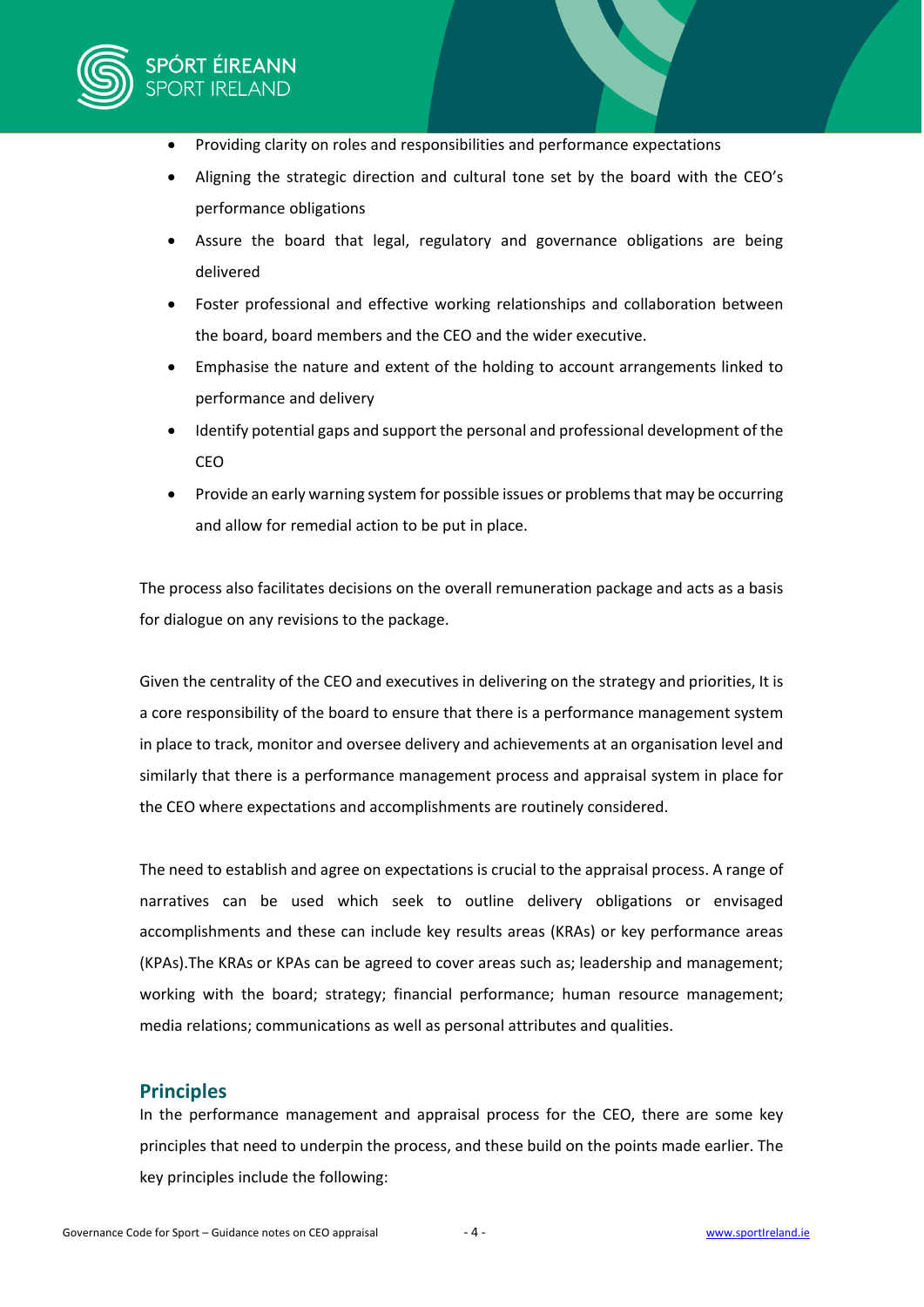

- Align CEO performance with the objectives of the organisation;
- Be tailored to the specific needs of the organisation;
- Be based on clear performance expectations developed and agreed in advance;
- Be conducted in a manner conducive to on-going good governance;
- Be part of the on-going and constructive feedback to the CEO on achievement and areas for improvement;
- Comply with relevant standards for accountability and communication of the results for the organisation.

#### **Conducting the assessment**

There are alternative arrangements that can be used to conduct the assessment. This can range from the Chairperson, a small group of directors or board members or as part of the jurisdiction of a committee or working group of the board.

As part of the process, it would be expected that board members or directors views and perspectives on the CEO performance would be sought, and this should ensure that there is no excessive influence on the process by the Chair or another individual member. If the process operates through a committee, the committee can reflect on the views and perspectives and synthesise findings before formal discussion at a board meeting. This process reduces the potential for bias and allows for all members to have input.

Depending on the scale of CEO assessments, some boards may use external consultants with expertise in this field. In this situation, the consultant will gather confidential data, which may incorporate questionnaires and engagement in bilateral-member interviews relating to the CEO's performance.

Since the CEO reports to the board as a whole, we recommend that all directors should be involved, at least in agreeing on the complete process and a full board discussion of the evaluation prior to communicating the results to the CEO.

#### **Appraisal Form**

An appraisal form, focusing on the key results areas (KRAs) or key performance areas (KPAs), can be developed and used to structure the process and facilitate the performance dialogue.